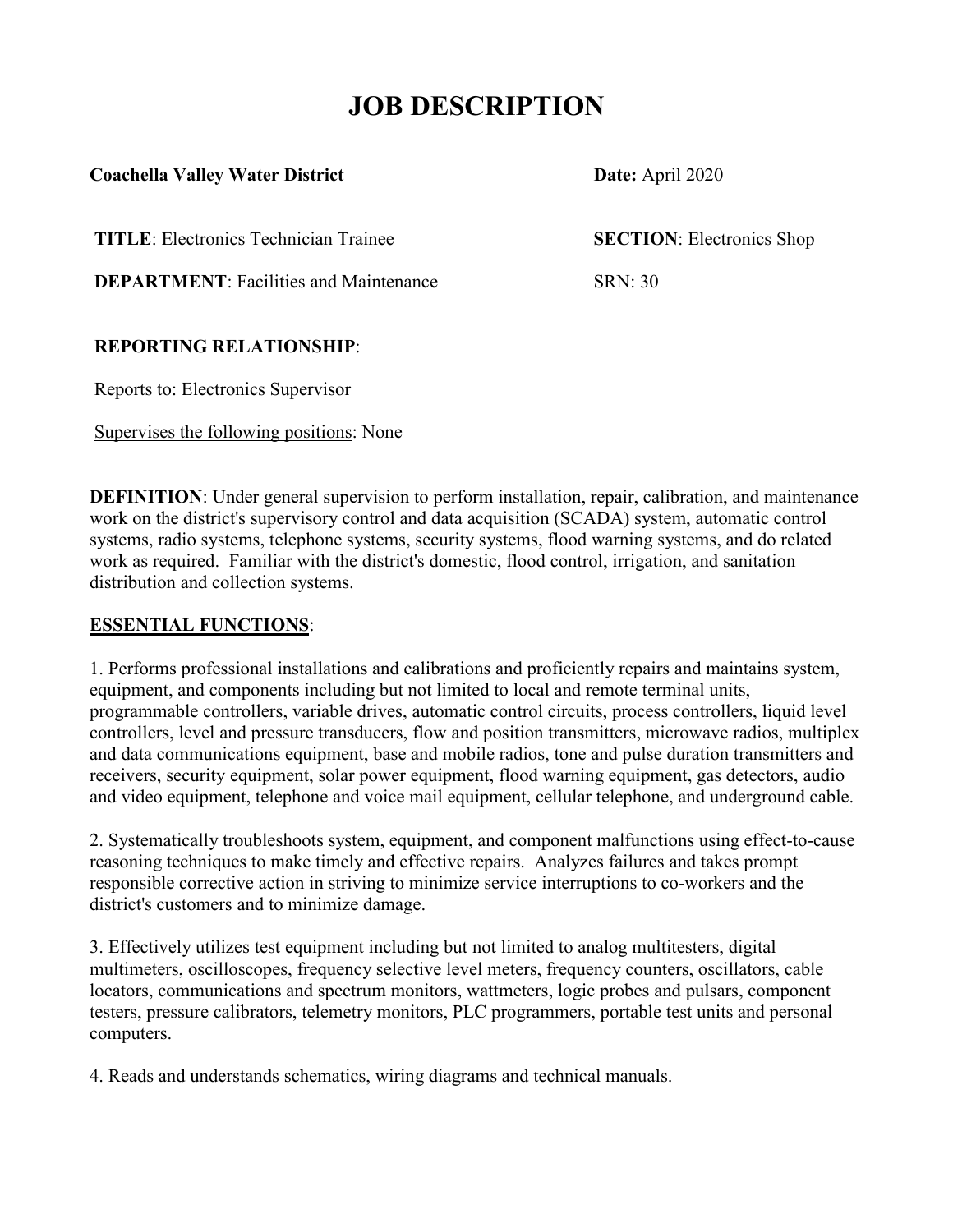#### **ESSENTIAL FUNCTIONS (Cont.)**:

5. Understands and adheres to the rules and regulations of the Federal Communications Commission regarding the operation and maintenance of radio transmitters and receivers.

6. Consistently practices good preventive maintenance measures to minimize failures and maintain reliable operation of systems, equipment, and components.

7. Accurately calculates and edits database constants for the levels, pressures, gate positions, valve positions, pump status and other equipment and site alarms monitored by the SCADA system to display and archive accurate information.

8. Proficiently operates the SCADA system consoles to adjust flows, water levels and pressures for the domestic, flood control, irrigation, and sanitation distribution and collection systems by remotely operating gates, pumps, and valves to test and maintain reliable SCADA system operation.

9. Provides good customer service to co-workers and the districts outside customers. Tactfully and courteously deals with the customers to help resolve problems in a satisfactory and timely manner while paying attention to details and using time productively.

10. Communicates effectively with others both orally and in writing and coordinates all work being performed with the control operators and others that may be affected by it.

11. Accurately accounts for all labor and equipment usage on time cards and work orders as well as collects asset data for Asset Management and the Computerized Maintenance Management System (CMMS)

12. Develops and maintains preventive maintenance schedules.

13. Safely and effectively uses hand tools and power tools including but not limited to hammers, screwdrivers, wrenches, drive sockets, saws, tuning tools, soldering irons, drills, stud guns, and rotary hammers.

#### **MINIMUM QUALIFICATIONS**:

License or Certificates: Valid California Operators license issued by the State Department of Motor Vehicles. Department of Motor Vehicles driving record may influence employment or classification.

#### **AND**

Must have possession of a valid Technician Certificate issued through a program endorsed by the Federal Communications Commission or a FCC license within 18 months of hire date.

Experience: Any combination of training and experience which would likely provide the required knowledge and abilities is qualifying. A typical way to obtain this knowledge and abilities would be to have two years experience in the electronics repair field.

| Knowledge of: |  |  | -MS-DOS and Windows operating systems. |
|---------------|--|--|----------------------------------------|
|---------------|--|--|----------------------------------------|

- -Basic mechanical principals.
- -Microprocessor troubleshooting.
- -Analog and digital troubleshooting.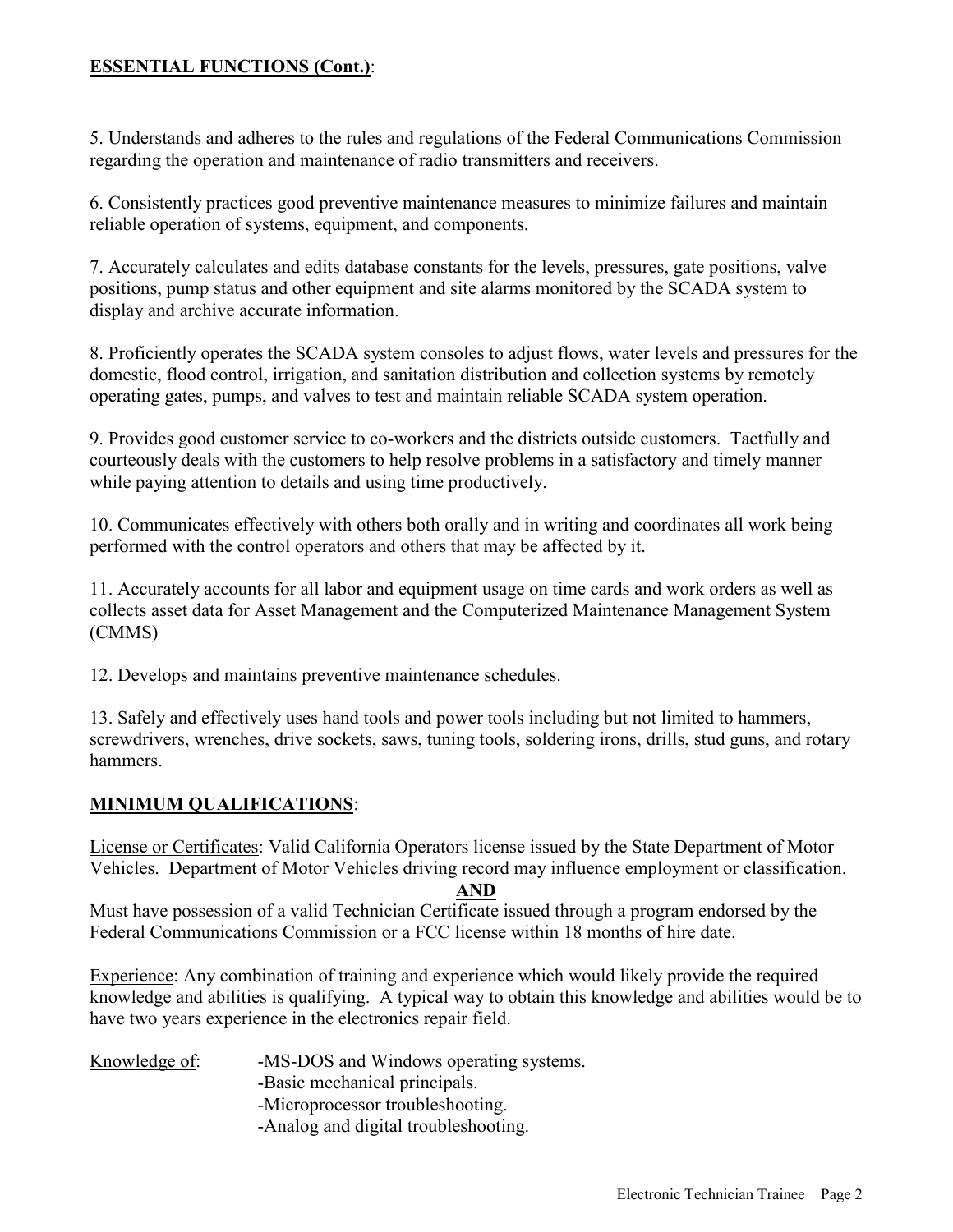#### **ESSENTIAL FUNCTIONS (Cont.)**:

|            | -Effective and reliable soldering practices.<br>-Measurement instrumentation and process control.<br>-Properties of electricity (alternating current, direct current, circuit theory.)<br>-Electronics theory (electronics principles, measurements, and components.)<br>-Electronic fundamentals (DC and AC electronics, semiconductors, circuits.)<br>-Electronic communications (TV, radio, FAX, modem, multiplex, data<br>transmission.)<br>-Radio theory (transmitters, receivers, antennas, radio wave propagation.)<br>-Advanced electronics (impedance, gain, amplifiers, regulators, oscillators, PL<br>circuits.)<br>-Digital electronics (logic circuits, digital integrated circuits, memory devices.)<br>-Microprocessor principles (D to A, A to D converters.)<br>-Test equipment (voltmeter, ammeter, ohmmeter, and oscilloscope.) |
|------------|----------------------------------------------------------------------------------------------------------------------------------------------------------------------------------------------------------------------------------------------------------------------------------------------------------------------------------------------------------------------------------------------------------------------------------------------------------------------------------------------------------------------------------------------------------------------------------------------------------------------------------------------------------------------------------------------------------------------------------------------------------------------------------------------------------------------------------------------------|
| Abilities: | -Perform maintenance, repairs and installations on SCADA systems, automatic<br>control systems, radio systems, telephone systems, security systems, and flood<br>warning systems.<br>-Troubleshoot and analyze problems and take appropriate corrective action to<br>effectively and efficiently repair.<br>-Operate a variety of electronic equipment and tools in a safe manner.<br>-Comprehend and comply with FCC rules and regulations.<br>-Communicate effectively with others.<br>-Perform mathematical calculations.<br>-Maintain accurate records and reports.<br>-Reads and accurately interprets schematics and wiring diagrams.                                                                                                                                                                                                        |

Education: Possession of a High School diploma or G.E.D.

#### **PHYSICAL REQUIREMENTS**:

- 1. Drives District vehicle to job sites including over rough terrain. Driving: Moderate to heavy
- 2. Works in extreme weather conditions including heat and rain.
- 3. May work in areas containing fumes, dust, chemicals, sewage and exhaust.
- 4. Work in extreme weather conditions including wind, heat and rain.
- 5. Uses telephone and two-way radio to communicate.
- 6. Will climb ladders and 250 foot towers when required.
- 7. Will work nights, weekends, holidays, and standby when required.
- 8. Tolerate the District's immunization program.
- 9. See Human Resources for physical assessment form.

See Human Resources for physical assessment form.